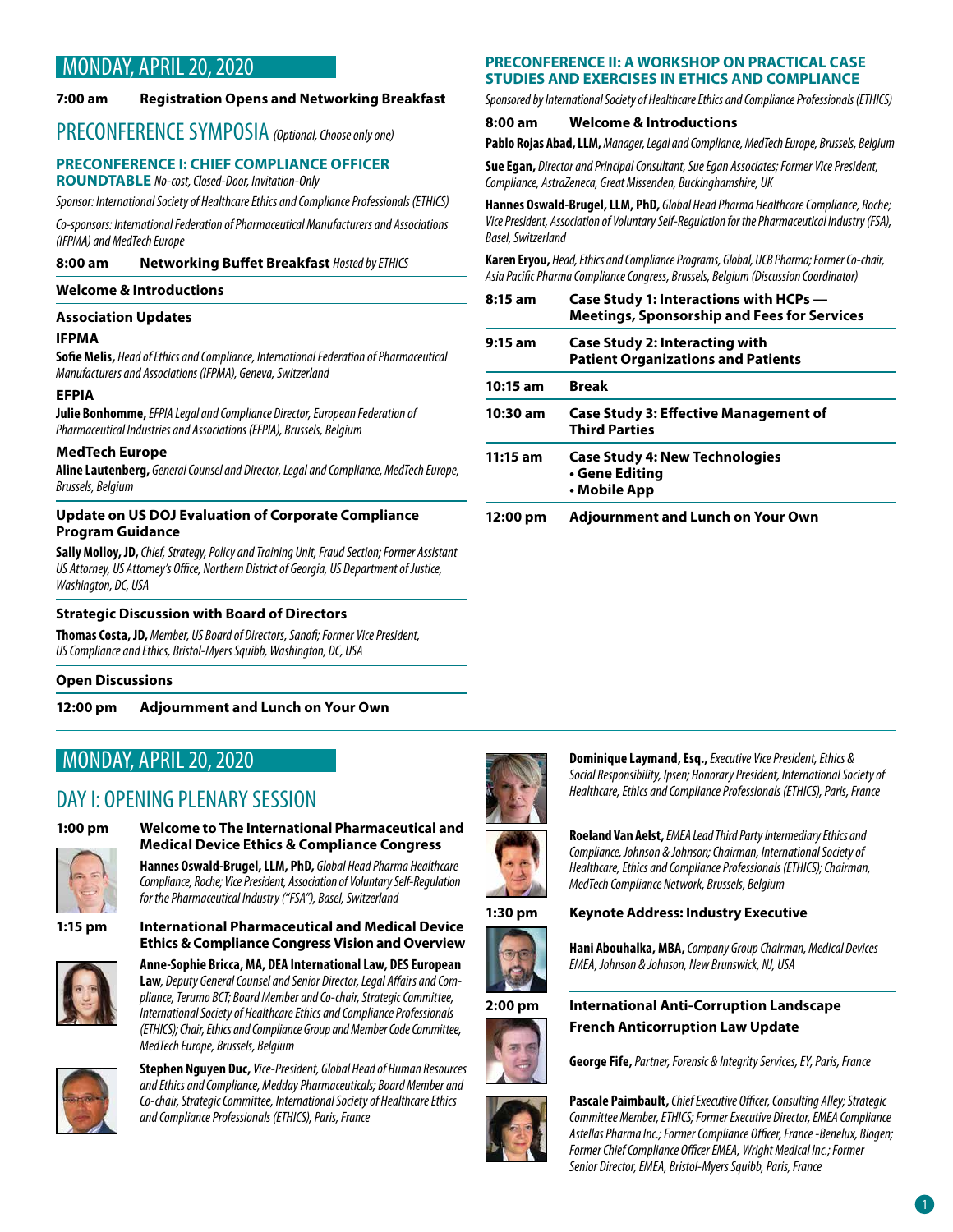

### **US FCPA**

**Robert I. Dodge, JD,** *Assistant Director, FCPA Unit, US Securities and Exchange Commission; Former Assistant U.S. Attorney, US Attorney's Office, Western District of Michigan; Former Assistant Section Chief, Environmental Defense Section, US Department of Justice, Washington, DC, USA*



**David Last, JD** (Invited), *Assistant Chief, FCPA Unit, Fraud Section, Criminal Division, US Department of Justice, Washington, DC, USA*



**Gary F. Giampetruzzi, JD,** *Partner, Paul Hastings; Former Vice President and Assistant General Counsel, Head of Government Investigations, Pfizer Inc., New York, NY, USA*

**3:30 pm Break**

**4:00 pm International Anti-Corruption Landscape** *(Continued)* **Asia Pac Update**

> **Lei Li, LLM,** *Managing Partner, Beijing and Shanghai Offices, Sidley Austin; Former Third Secretary, Ministry of Commerce, People's Republic of China, Beijing, China*



### **EU/CEE Updates**

**Peter Dieners, Esq.,** *Partner and Head, Global Healthcare and Life Sciences Group, Clifford Chance; Co-chair, Legal Affairs Focus Group (LA FG), EUCOMED; Co-chair, Compliance Network (CN), EUCOMED, Düsseldorf, Germany*

**Paul J. Melling, Esq.,** *Founding Partner, Baker & McKenzie - CIS, Limited, Moscow, Russia*

### **OECD Anti-Bribery Update**



**Gemma Aiolfi,** *Head of Compliance, Corporate Governance and Collective Action, Basel Institute on Governance; Former Advisor, Working Group on Bribery in International Business Transactions, Organisation for Economic Co-operation and Development (OECD); Former Legal Counsel to the Integrity Department and Internal Office of Special Investigations, ABB AG, Oerlikon Zurich; Former Global Head of Anti-Corruption, UBS AG, Basel, Switzerland*

# TUESDAY, APRIL 21, 2020

### **7:30 am Registration Commences**

# DAY II: MORNING PI FNARY SESSION

**8:00 am Co-Chair Welcome and Overview**

**8:15 am Value of Embedding Ethics in a Company Governance Model**



**Parth Chanda, JD, MPA,** *Founder and CEO, Lextegrity; Former Chief Compliance Counsel, Oncology, Pfizer, New York, NY, USA* 



**Thomas Costa, JD,** *Member, US Board of Directors, Sanofi; Former Vice President, US Compliance and Ethics, Bristol-Myers Squibb, Washington, DC, USA*



**Dominique Laymand, Esq.,** *Executive Vice President, Ethics and Social Responsibility, Ipsen; Honorary President, International Society of Healthcare, Ethics and Compliance Professionals (ETHICS), Paris, France*



**Piergiorgio Pepe, MA, EU Law,** *President, Quantum Ethics, Ethics and Compliance Lecturer, SciencesPo; Former Compliance Director, Western Europe & Canada, AbbVie; Former Director, Compliance and Ethics EMEA, Bristol-Myers Squibb, Paris, France (Discussion Coordinator)*



### **Overall Discussion Coordinator**

**Roundtable**

**Michael K. Loucks, JD,** *Partner, Skadden Arps LLP; Former Acting United States Attorney, District of Massachusetts, US Department of Justice, Washington, DC, USA* 





### **Dante Beccaria,** *Global Compliance Officer and Vice President, Sanofi; Former Vice President of Internal Audit, Sanofi; Former Co-chair, International Pharmaceutical and Medical Device Compliance Congress, Paris, France* **Anne-Sophie Bricca, MA, DEA International Law, DES European**

**Law***, Deputy General Counsel and Senior Director, Legal Affairs and Compliance, Terumo BCT; Board Member and Co-chair, Strategic Committee, International Society of Healthcare Ethics and Compliance Professionals (ETHICS); Chair, Ethics and Compliance Group and Member Code Committee,* 







**Pascale Schmidt,** *Chief Compliance Officer, F. Hoffmann-La Roche Ltd, Basel, Switzerland*



**Tom Gregory, MBA,** *Partner, Forensic & Integrity Services, EY, Atlanta, GA, USA (Discussion Coordinator)*

**6:00 pm Adjournment and Networking Reception**



### **9:00 am Global Compliance Codes Update IFPMA**

**Sofie Melis,** *Head of Ethics and Compliance, International Federation of Pharmaceutical Manufacturers and Associations (IFPMA), Geneva, Switzerland*

### **EFPIA**

**Julie Bonhomme,** *EFPIA Legal and Compliance Director, European Federation of Pharmaceutical Industries and Associations (EFPIA), Brussels, Belgium*

### **MedTech Europe**



### **MEA**



**Laura Nassar,** *Vice President, Head of Ethics and Business Integrity, AEME Region, Sanofi; Former Head of Compliance Middle East, Roche Pharmaceuticals; Former Regional Pharma HCC Officer, Emerging Markets, Johnson & Johnson, Beirut, Lebanon*

### **Asia Pac**

**Lei Li, LLM,** *Partner, Sidley Austin; Former Third Secretary, Ministry of Commerce, People's Republic of China, Beijing, China*



**Holger Diener,** *Managing Director, Association of Voluntary Self-Regulation for the Pharmaceutical Industry ("FSA"); Member, Ethics and Compliance Committee and Vice Chair, Code Committee, EFPIA; Member, IFPMA Code Compliance Network, Berlin, Germany (Discussion Coordinator)*

**10:30 am Break**





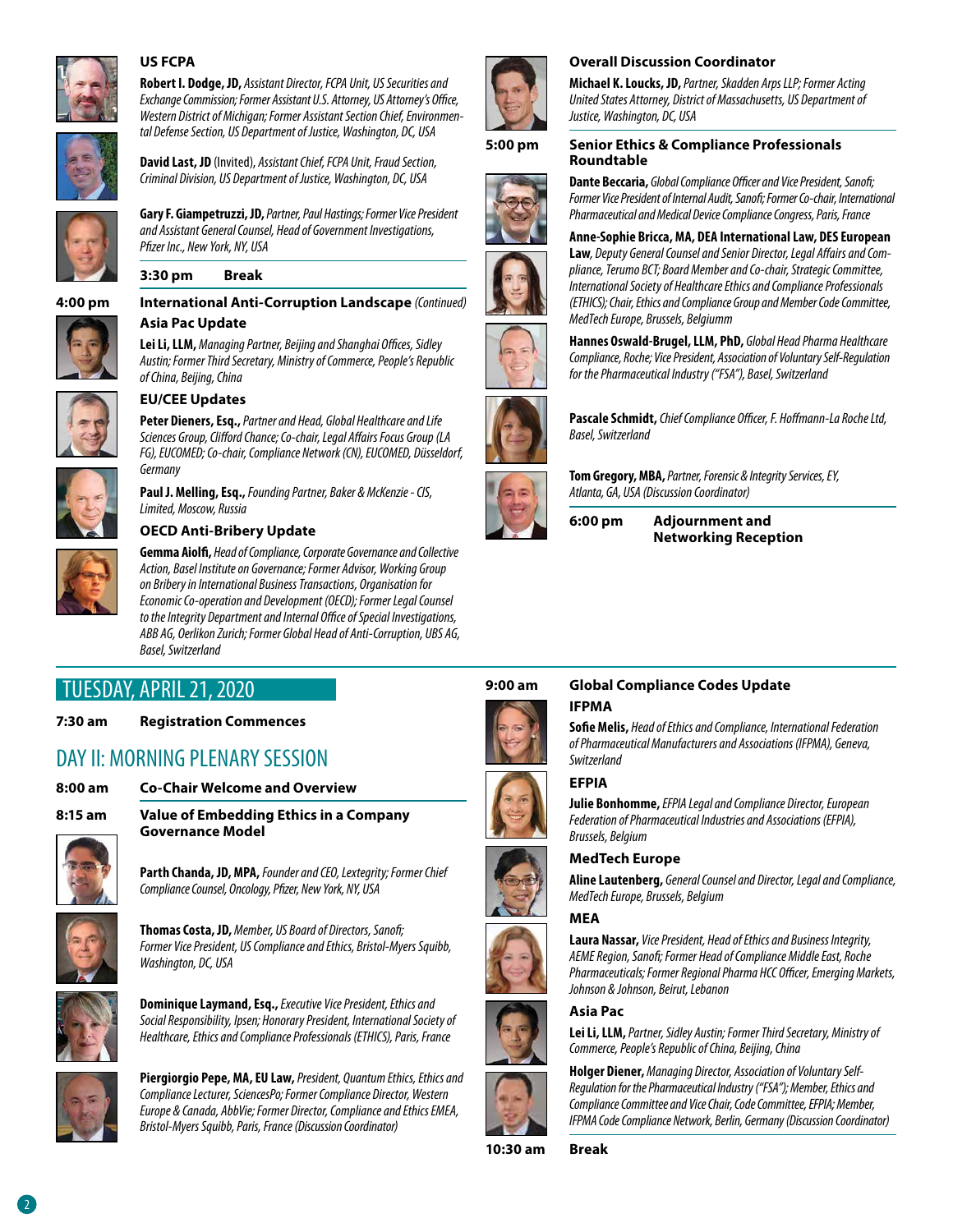# MINI SUMMITS ROUND I **11:00 am – Noon**

### **MINI SUMMIT I: Compliance Considerations for Small to Mid-Sized Organizations**

### **11:00 am Introductions, Interactive Discussion & Key Points**

**Rosa Magistri, CIPP/E,** *Head of Legal and Compliance Europe, SeaGen International GmbH; Former Regional Director, Office of Ethics and Compliance, Western Europe & Canada, Region South & Israel, AbbVie; Former Associate Compliance Director, Shire, Zug, Switzerland*

**Stephen Nguyen Duc,** *Vice President, Global Head of Human Resources and Ethics and Compliance, Medday Pharmaceuticals; Board Member and Co-chair, Strategic Committee, International Society of Healthcare Ethics and Compliance Professionals (ETHICS), Paris, France*

**Madina Torchinova,** *Vice President, Deputy Head Global Compliance, MorphoSys; Former Regional Head of Compliance, Central & Eastern Europe, Middle East & Africa, and Global OTC, Sandoz, Munich, Germany* 

**Mario Prohasky,** *Global Compliance Consultant, IQVIA, London, UK (Discussion Coordinator)*

### **MINI SUMMIT II: Annual Medical Device Compliance Roundtable**

#### **11:00 am Introductions, Interactive Discussion & Key Points**

**Pablo Rojas Abad, LLM,** *Manager, Legal and Compliance, MedTech Europe, Brussels, Belgium*

**Tamara Tubin, LLM,** *International Compliance Director, Corporate Compliance, Wright Medical Group N.V.; Vice Chair, Ethics and Compliance Committee, MedTech Europe; Board Member, Strategic Committee, International Society of Healthcare Ethics and Compliance Professionals (ETHICS), Zürich, Switzerland*

**Roeland Van Aelst,** *EMEA Lead, Third Party Intermediary Ethics and Compliance, Johnson & Johnson; Chairman, International Society of Healthcare, Ethics and Compliance Professionals (ETHICS); Chairman, MedTech Compliance Network, Brussels, Belgium*

**Christopher L. White, JD,** *Chief Operating Officer and General Counsel, Advanced Medical Technology Association (AdvaMed), Washington, DC, USA*

**Elisabethann Wright, LLB,** *Partner, Hogan Lovells; Former Senior Legal Officer and Hearing Officer, EFTA Surveillance Authority, Brussels, Belgium (Discussion Coordinator)*

### **MINI SUMMIT III: Interconnectivity of Auditing, Monitoring, and Investigations**

### **11:00 am Introductions, Interactive Discussion & Key Points**

**Keith Burn,** *Global Investigations Director, Ipsen; Former Associate Investigator, Parliamentary and Health Service Ombudsman, NHS; Former Detective Constable, London Metropolitan Police, Amersham, Slough, UK*

**Gary F. Giampetruzzi, JD,** *Partner, Paul Hastings; Former Vice President and Assistant General Counsel, Head of Government Investigations, Pfizer Inc., New York, NY, USA*

**Betania Glorio, LLM,** *Global Compliance Officer, Healthcare, Merck KGaA; Former Senior Director, Legal and Compliance EMEA, Horizon Pharma plc and Raptor Pharmaceuticals, Darmstadt, Germany*

**Franziska Janorschke,** *Global Head, Business Practices Office, Novartis International AG, Basel, Switzerland*

**Enno Behrendt,** *Associate Director, Guidehouse; Former Head of Compliance for Diagnostic Imaging, Siemens Healthcare GmbH, Berlin, Germany (Discussion Coordinator)*

### **MINI SUMMIT IV: Annual Central and Eastern Europe (CEE) Compliance Best Practices Update**

### **11:00 am Introductions, Interactive Discussion & Key Points**

**Natalie Ammerlaan, LLM,** *Compliance Director International Operations, Novo Nordisk, Zürich, Switzerland*

**Duygu Beyazo,** *Senior Associate, NSN Law Firm; Former Compliance Manager (Secondment), Business Conduct, Gilead Sciences, Istanbul, Turkey* 

**Tomasz Kruk, LLM, MBA,** *Head of Compliance, Vifor Pharma; Former Director International Compliance, Mallinckrodt; Former Director Global Ethics and Compliance, Actavis, Zürich, Switzerland*

**Leonardo Silva, LLM,** *Vice President, Global Chief Compliance and Privacy Officer, Ferring Pharmaceuticals; Former Head of Compliance, Acino Group; Former Compliance Director, Emerging Markets, Takeda, Lausanne, Switzerland*

**Paul J. Melling, JD,** *Founding Partner, Baker & McKenzie, CIS, Limited, Moscow, Russia (Co-Discussion Coordinator)*

**Mariusz Witalis,** *Partner, Forensic & Integrity Services, EY, Warsaw, Poland (Co-Discussion Coordinator)*

### **MINI SUMMIT V: Best Practices for Compliance Training**

### **11:00 am Introductions, Interactive Discussion & Key Points**

**Edoardo Lazzarini, PhD,** *Healthcare Compliance Consultant; Former EuCan Ethics and Compliance Initiatives Director, Takeda Pharmaceuticals; Former Compliance Officer EMEA (Europe, Middle East & Africa), Zimmer Biomet, Milan, Italy*

**Marcel Maderitsch, LLM,** *Senior Compliance Officer, Vifor Pharma; Former Compliance Manager EMEA, Zimmer Biomet, Zurich, Switzerland*

**Nadège Rochel,** *Global Compliance Manager, Hollister Incorporated, Milan, Italy (Discussion Coordinator)*

### **Noon NETWORKING LUNCHEON**

### MINI SUMMITS ROUND II **1:00 pm – 2:00 pm**

### **MINI SUMMIT VI: How to Build and Manage Healthcare Compliance Risk Assessments**

### **1:00 pm Introductions, Interactive Discussion & Key Points**

**Karen Eryou,** *Head, Ethics and Compliance Programs, Global, UCB Pharma; Former Co-chair, Asia Pacific Pharma Compliance Congress Brussels, Belgium*

**Lauri G. Opar,** *Director, Risk Analytics, Global Ethics and Compliance, Glaxosmithkline, Brentford, Middlesex, UK*

**Madina Torchinova,** *Vice President, Deputy Head Global Compliance, MorphoSys; Former Regional Head of Compliance, Central & Eastern Europe, Middle East & Africa, and Global OTC, Sandoz, Munich, Germany* 

**J. Mark Farrar, MSJ, CPA, CFE, CFF,** *Partner, Life Sciences Governance, Risk Management and Compliance, Guidehouse, Atlanta, GA, USA (Discussion Coordinator)*

### **MINI SUMMIT VII: How to Effectively Handle Ethics and Compliance When Interacting with Third Parties**

### **1:00 pm Introductions, Interactive Discussion & Key Points**

**Kara Bonitatibus, JD,** *Head of Product, Lextegrity; Former Assistant General Counsel, Compliance Lead for Digital, Policy, and Patient & Health Impact, Pfizer, New York, NY*

**Alex Fell,** *Head, Ethics and Compliance International; Amicus Therapeutics; Former Vice President, Global Ethics and Compliance, Head of Strategy, Planning and Operations, GSK, London, UK* 

**Edoardo Lazzarini, PhD,** *Healthcare Compliance Consultant; Former EuCan Ethics and Compliance Initiatives Director, Takeda Pharmaceuticals; Former Compliance Officer EMEA (Europe, Middle East & Africa), Zimmer Biomet, Milan, Italy* 

**Roeland Van Aelst,** *EMEA Lead, Third Party Intermediary, Ethics and Compliance, Johnson & Johnson; Chairman, International Society of Healthcare, Ethics and Compliance Professionals (ETHICS); Chairman, MedTech Compliance Network, Brussels, Belgium* 

**Alice Choy, MS,** *Manager, Anti-Bribery, Anti-Corruption (ABAC) Compliance, Internal Audit, Risk Assessment, IQVIA; Former Lead Specialist, Transparency and Reporting, Johnson & Johnson, London, UK (Discussion Coordinator)*

#### **MINI SUMMIT VIII: Technology and AI to Prevent and Detect Corruption and Kickbacks**

### **1:00 pm Introductions, Interactive Discussion & Key Points**

**John Seungjoo Rah, JD,** *Partner, DLA Piper, Washington, DC*

**Piyush Sharma, JD,** *Senior Vice President, Deputy Chief Compliance Officer, International Compliance, Alexion Pharmaceuticals, New Haven, CT*

**Parth Chanda, JD, MPA,** *Founder and Chief Executive Officer, Lextegrity; Former Global Anti-Corruption Lead and Chief Compliance Counsel, Oncology, Pfizer; New York, NY (Discussion Coordinator)*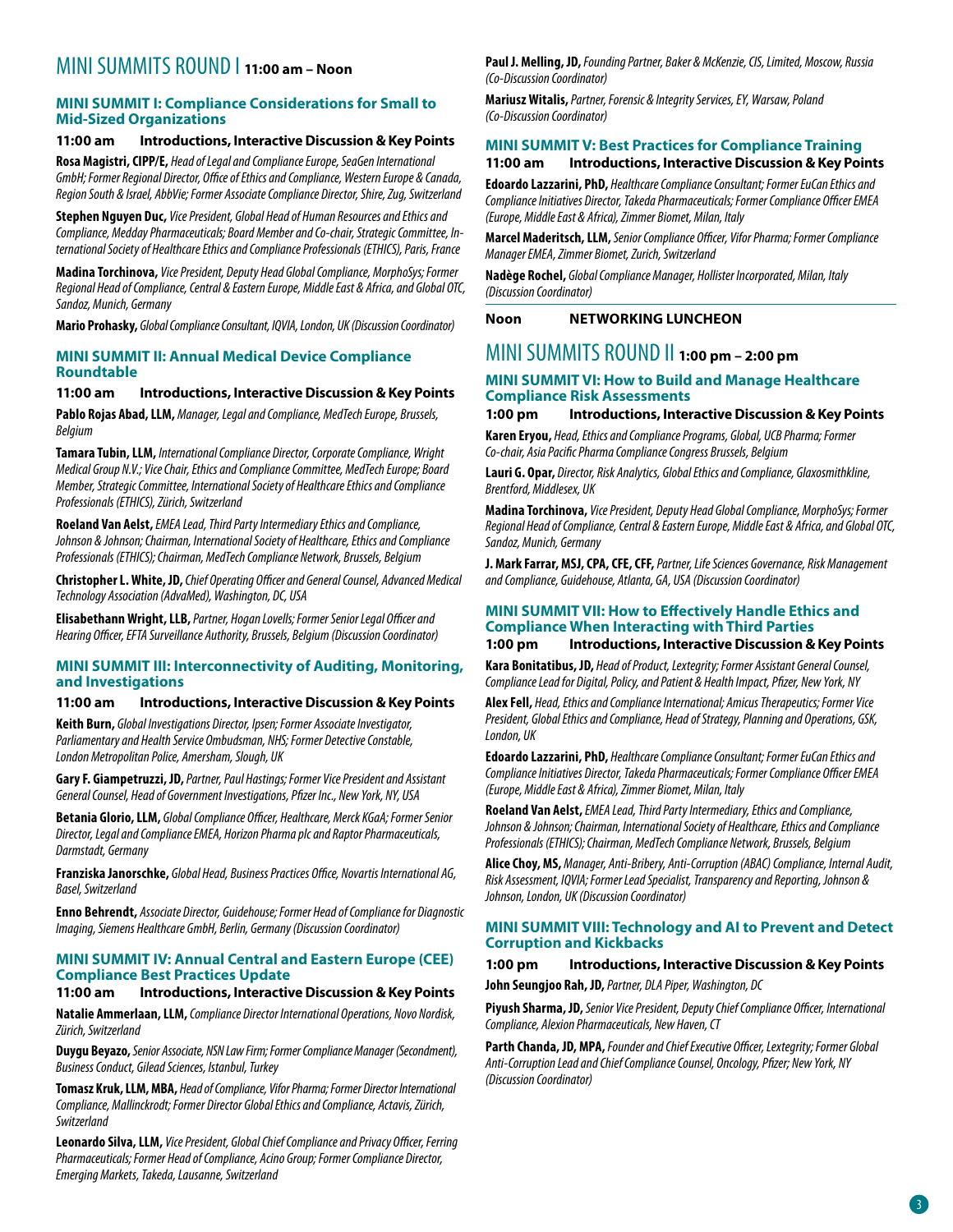### **MINI SUMMIT IX: Challenges and/or Considerations When Performing a Fair Market Value (FMV) Analysis**

### **1:00 pm Introductions, Interactive Discussion & Key Points**

**Peter Dieners, Esq.,** *Partner and Head, Global Healthcare and Life Sciences Group, Clifford Chance; Co-chair, Legal Affairs Focus Group (LA FG), EUCOMED; Co-chair, Compliance Network (CN), EUCOMED, Düsseldorf, Germany*

**Pascale Schmidt,** *Chief Compliance Officer, F. Hoffmann-La Roche Ltd, Basel, Switzerland*

**Eric Bolesh,** *Chief Operating Officer, Cutting Edge Information, Raleigh-Durham, NC, USA (Discussion Coordinator)*

### **MINI SUMMIT X: Compliance Considerations for Gene Therapy and Ultra Rare Disease Products**

### **1:00 pm Introductions, Interactive Discussion & Key Points**

**Indrani M. Lall Franchini, JD,** *Executive Vice President & Chief Compliance Officer, Alexion Pharmaceuticals, Inc.; Former Assistant General Counsel, Pfizer, New York, NY, USA* 

**Dominique Laymand, Esq.,** *Executive Vice President, Ethics and Social Responsibility, Ipsen; Honorary President, International Society of Healthcare Ethics and Compliance Professionals (ETHICS), Paris, France*

**Gary F. Giampetruzzi, Esq.,** *Partner, Paul Hastings; Former Vice President and Assistant General Counsel, Head of Government Investigations, Pfizer Inc., New York, NY, USA*

**Casey J. Horton, CFE,** *Director, Life Sciences, Governance, Risk and Compliance, Guidehouse, Chicago, IL (Discussion Coordinator)*

### **2:00 pm Transition Break**

## MINI SUMMITS ROUND III **2:15 pm – 3:15 pm**

### **MINI SUMMIT XI: GDPR and the Tumultuous World of Data Privacy**

### **2:15 pm Introductions, Interactive Discussion & Key Points**

**Stefano Biondi, LLB, PhD,** *Group Data Protection Offcer, Menarini Group, Florence, Italy* 

**Ariadna Quesada, MSJ,** *Law, Ethics and Compliance Officer, The Netherlands, AbbVie; Former Compliance Manager, International, MicroPort Orthopedics, Amsterdam, Netherlands*

**Giuseppe Saporito, LLM,** *Global Legal and Regulatory Expert, IQVIA, Milan, Italy*

**Elisabeth Kohoutek,** *Senior Associate, FDA and Life Sciences, King & Spalding LLP, Frankfurt am Main, Germany (Discussion Coordinator)*

### **MINI SUMMIT XII: Ethics and Compliance Issues in Patient Relationships, Including Patient Access and Support**

### **2:15 pm Introductions, Interactive Discussion & Key Points**

**Stephen Nguyen Duc,** *Vice President, Global Head of Human Resources and Ethics and Compliance, Medday Pharmaceuticals; Board Member and Co-chair, Strategic Committee, International Society of Healthcare Ethics and Compliance Professionals (ETHICS), Paris, France*

**Duygu Beyazo,** *Senior Associate, NSN Law Firm; Former Compliance Manager (Secondment), Business Conduct, Gilead Sciences, Istanbul, Turkey* 

**Casey J. Horton, CFE,** *Director, Life Sciences, Governance, Risk and Compliance, Guidehouse, Chicago, IL (Discussion Coordinator)*

### **MINI SUMMIT XIII: Enhanced Compliance Monitoring**

### **2:15 pm Introductions, Interactive Discussion & Key Points**

**Laura Coll Gil, LLM,** *Ethics and Compliance Officer, Boehringer Spain, Barcelona, Catalonia, Spain*

**Giota Papamarkou,** *Vice President, Business Ethics Global, France, Ipsen; Former EMEA Compliance and Ethics Manager, Bristol-Myers Squibb, Paris, France*

**Pascale Paimbault,** *Chief Executive Officer, Consulting Alley; Strategic Committee Member, ETHICS; Former Executive Director, EMEA Compliance Astellas Pharma Inc.; Former Compliance Officer, France -Benelux, Biogen; Former Chief Compliance Officer EMEA, Wright Medical Inc.; Former Senior Director, EMEA, Bristol-Myers Squibb, Paris, France* 

**Vanessa Westphal, JD, MS,** *Head of Compliance Programs & Support, Merck KGaA, Frankfurt Am Main Area, Germany* 

**Anita Kyung-Hee Kim-Reinartz,** *Partner, Forensic & Integrity Services, EY, Düsseldorf, Germany (Discussion Coordinator)*

### **MINI SUMMIT XIV: Building Effective and Right Sized Compliance Programs to Modernize your Compliance Program to Prepare for the Future of Health**

### **2:15 pm Introductions, Interactive Discussion & Key Points**

**Caroline Franco, MBA,** *Ethics and Compliance Manager, Boehringer Ingelheim, Amsterdam, Netherlands* 

**Klaus Geldsetzer, MBA,** *Chief Compliance Officer EMEA, Santenb; Chairman, Eye-Care Industries European Economic Interest Grouping; Former Head of R&D Office and Global Project Leader, Allergan Ltd Munich, Germany* 

**Laetitia Ducroquet Minel,** *Senior Director, Business Ethics, Ipsen, Paris, France* 

**Véronique Monjardet, MS, DEA, PhD,** *Sales Director, IQVIA, Paris, France (Discussion Coordinator)*

### **MINI SUMMIT XV: The Role of Compliance Officers in Complex Global Organizations**

### **2:15 pm Introductions, Interactive Discussion & Key Points**

**Michael Bartke, PhD,** *Member, Strategic Committee, ETHICS; Former Director Ethics and Compliance, Alexion; Former Director Compliance Management, Daiichi Sankyo Europe, Munich, Germany*

**Dante Beccaria,** *Global Compliance Officer and Vice President, Sanofi; Former Vice President of Internal Audit, Sanofi; Former Co-chair, International Pharmaceutical and Medical Device Compliance Congress, Paris, France*

**Leonardo Silva, LLM,** *Vice President, Global Chief Compliance and& Privacy Officer, Ferring Pharmaceuticals; Former Head of Compliance, Acino Group; Former Compliance Director, Emerging Markets, Takeda, Lausanne, Switzerland* 

**Peter Dieners, Esq.,** *Partner and Head, Global Healthcare and Life Sciences Group, Clifford Chance; Co-chair, Legal Affairs Focus Group (LA FG), EUCOMED; Co-chair, Compliance Network (CN), EUCOMED, Düsseldorf, Germany (Discussion Coordinator)*

**3:15 pm Break**

# AFTERNOON PLENARY SESSION

### **3:45 pm Value-Based Proposition**



**Bas Amesz,** *Partner, Vintura, Baarn, Utrecht, Netherlands*



**Anthony McQuillan, LLB,** *Vice President, Legal and Compliance EMEA, Medtronic International; Former Senior Attorney EMEA, Hewlett-Packard, London, UK*



**Cláudia Vaz,** *Global Value-Based HealthCare Consultant, Roche; Value-Based Health Care Consultant, International Consortium for Health Outcomes Measurement (ICHOM), Basel, Switzerland*



**Adem Koyuncu, MD, PhD (Law),** *Partner and Chair, Food, Drug and Device Practice Group, Covington, Brussels, Belgium (Discussion Coordinator)*

### **4:30 pm Ethical Interactions between the Health Care Sector and Other Stakeholders**

**Sadek Beloucif, MD,** *University Professor, Hospital Practitioner and Head of Anesthesia-Resuscitation, University of Paris and University Hospital, Bobigny; Chair, National Union of Physicians, Surgeons, Specialists, and Biologists of Public Hospitals, Paris, France*



**Christian-Claus Roth,** *Head Scientific Engagement Governance at Novartis, Basel, Switzerland*



**Christoph Thalheim,** *Vice CEO and Director External Affairs, European Multiple Sclerosis Platform (EMSP), Brussels, Belgium*